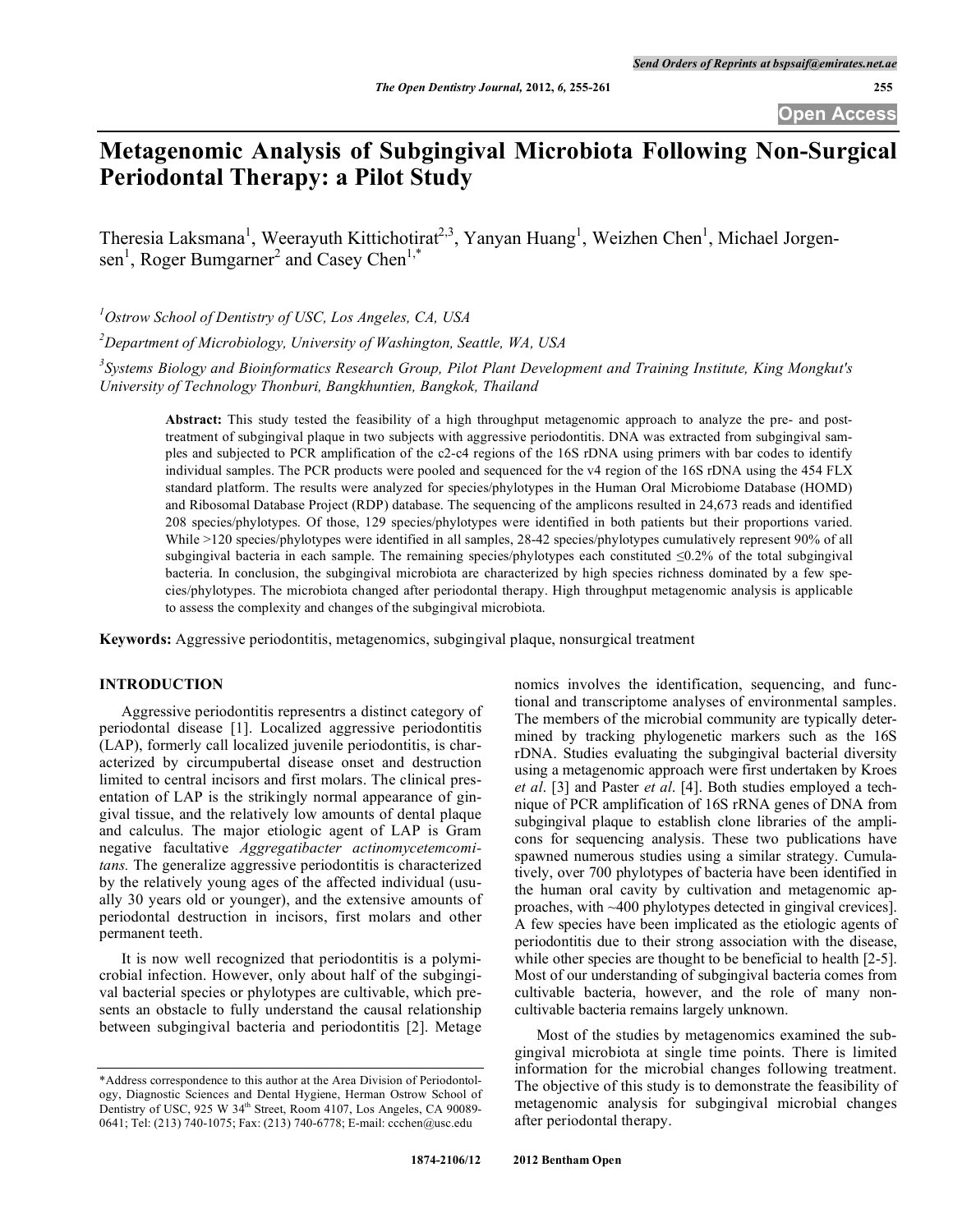# **MATERIALS AND METHODOLOGY**

#### **Study Subjects**

The study was approved by IRB of University of Southern California. Two subjects (designated as D114 and D119) with generalized aggressive periodontitis were recruited from the Advanced Periodontology Clinic of the Herman Ostrow School of Dentistry of the University of Southern California. The Health Sciences Institutional Review Board of the University of Southern California approved the protocol. Both subjects signed an informed consent prior to their enrollment in the study. A diagnosis of aggressive periodontitis was determined based on the American Academy of Periodontology parameters [6]. The subjects did not have any systemic conditions that might contribute to their periodontal condition (i.e. uncontrolled diabetes); they had not taken antibiotics within the past year for any reason, nor had they received any non-surgical or surgical periodontal therapy in the past year.

## **Clinical Examination and Treatment**

A single clinician measured clinical periodontal parameters, delivered treatment and obtained subgingival plaque samples. Clinical parameters measured were probing depth (PD), bleeding on probing (BOP), gingival recession (GR) and attachment level (CAL) on six sites per tooth for all remaining teeth. Both patients received Amoxicillin (500 mg) and Metronidazole (500 mg) TID for 8 days in conjunction with full mouth scaling and root planning completed over 2 visits.

#### **Microbial Sampling**

Subgingival plaque samples were obtained at baseline and at the 8-week follow-up so that a total of 2 samples before treatment and 2 samples after treatment were analyzed. Samples were taken from both maxillary first molars each with initial probing depths  $\geq$ 5 mm. Sampling sites were isolated using cotton rolls after all supragingival plaque and calculus were removed using sterile Gracey curettes. Teeth were air dried and a total of 5 paper points were inserted into the depth of the pocket for 30 seconds. The paper points were then packed into one microcentrifuge tube per patient containing 1.5 mL phosphate buffer solution (PBS). The samples were vortexed to release the bacteria and stored at - 70°C until ready for processing.

# **16S rDNA Based PCR Amplification & 454 Pyrosequencing**

DNA from plaque samples were isolated and purified using the Qiamp DNA Mini-kit (Qiagen) according to the manufacturer's instructions. Briefly, bacteria were pelleted by centrifugation and then suspended in Buffer ATL (all buffers provided by the manufacturer). Twenty microliters of Proteinase K were added, and the mixture was vortexed and incubated at 56°C on a rocking platform in a water bath. Buffer AL was added, vortexed and incubated at 70°C for 10 minutes. Ethanol was then added, vortexed and again centrifuged. The mixture was added to a QIAamp mini-spin column and centrifuged for 1 minute and the eluate was discarded. The column was then transferred into a 2 mL collection tube. After performing sequential rinses with Buffer AW1 and Buffer AW2, the column was placed into a new 2 mL collection tube and the eluent Buffer AE was added. The

final eluate was collected and stored at -70°C. The concentration was determined by UV spectrometer (abs 260nm) and purity was determined by the  $A_{260}/A_{280}$  ratio.

PCR primers were designed to anneal to the conserved C2 and C4 regions so that products would include the v3 and v4 regions (courtesy of Dr. David Fredricks, University of Washington). The forward primers comprised of a mixture 3 oligonucleotides (at a ratio of 3:1:1) with the following sequences (5'-3') (i) GCCTCCCTCGCGCCATCAGG-CACTCCTRCGGGAGGCAGCAG, (ii) GCCTCCCTCGC-GCCATCAGGCACACCTACGGGTGGCTGC, (iii) GCCT-CCCTCGCGCCATCAGGCACACCTACGGGTGGCAGC. The generic sequence of the reverse primers was GCCTTGCCAGCCCGCTCAG-(barcode)-GGACTACCV-GGGTATCTAAT. Four barcodes (AACCAACC, AAC-CAAGG, AACCATCG, AACCATGC) were used for the reverse primers to tag the 4 samples. The PCR amplification was performed in a total volume of 50  $\mu$ l that included 50 ng DNA template, 0.2 µM forward primer mix, 0.4 µM reverse primer, 2.5 unit of PFUTurbo hotstart DNA polymerase (Strategene), 0.2 mM dNTPs and 1x reaction buffer. The PCR cycler was set so that 30 cycles of melting at 95°C for 30 seconds, annealing at 55°C for 40 seconds and extension at 72°C for 1 minute were performed. The final extension was at 72°C for 10 minutes. The amplification products were purified with QIAamp DNA mini kit (Qiagen, Valencia, CA), pooled and run on ¼ of a plate on the 454 sequencing FLX standard platform. The sequencing was performed from one end of the amplicons for the hypervariable v4 region of the 16S rDNA.

#### **Sequence Analysis**

Sequencing data were analyzed using the LibCompare and Pyrosequencing pipelines from the Ribosomal Database Project (RDP) website (http://rdp.cme.msu.edu). Sequences were sorted and designated according to the respective barcodes assigned to each sample. A classifier checked for the proper orientation of the sequence and possible chimeras. Assignments were made above 80% confidence threshold and results were listed in hierarchy views that showed the summary of the assignments and their respective significance values. Post processing was performed to assign sequences to the species level when possible. These results were then crosschecked with the NIH-supported Human Oral Microbiome Database (HOMD) project (http://www.homd.org).

#### **Quantitative Real-Time PCR (qRT-PCR)**

The amounts of *A. actinomycetemcomitans, P. gingivalis* and total bacteria in the samples were determined by qRT-PCR using an iCycler. The primers were designed to amplify the 16S rDNA of the following bacteria based on previously published studies [7, 8]: (i) *A. actinomycetemcomitans*, 5'- CTAGGTATTGCGAAACAATTTG-3' and 5'-CCTGAAA-TTAAGCTGGTAATC-3' (ii) *P. gingivalis*, 5'-AGGCAGC-TTGCCATACTGCG-3' and 5'-ACTGTTAGCAACTACC-GATGT-3', and (iii) universal primers for all bacteria: 5'- GATTAGATACCCTGGTAGTCCAC-3' and 5'-TACCTT-GTTACGACTT-3'. Each PCR amplification was performed in a total volume of 25 µl containing 2 µl sample, 2.5 µl of each primers (3  $\mu$ M), and 12.5  $\mu$ l 2X Bio-Rad iQ SYBR Green supermix for real-time PCR. The thermocycler profiles were (i)  $95^{\circ}C/3$  min, followed by 40 cycles of  $(95^{\circ}C/15)$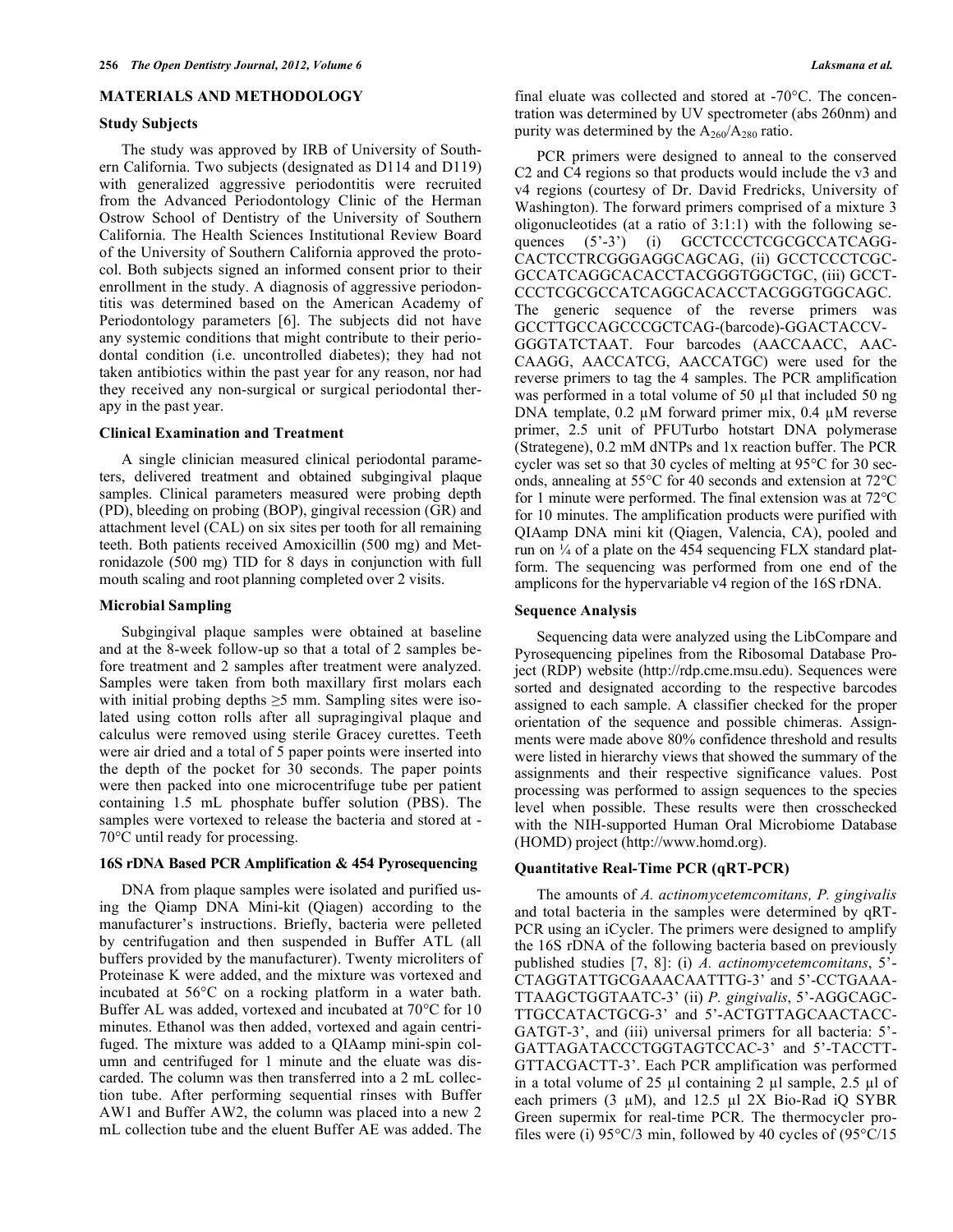

**Fig. (1). Clinical changes after non-surgical periodontal therapy.** All periodontal sites were examined for bleeding on probing (BOP) and probing depth (PD) for patients D114 (**a**) and D119 (**b**) after non-surgical periodontal therapy. Both patients received Amoxicillin (500 mg) and Metronidazole (500 mg) TID for 8 days in conjunction with full mouth scaling and root planning completed over 2 visits. The follow up clinical examinations were conducted 8 weeks after the baseline examination. There were reduction of BOP and PD (from ≥6 mm to PD of 4-5 mm) in both patients.



**Fig. (2). Comparison of the subgingival microbiota in subjects D114 and D119 before (a) and after (b) nonsurgical periodontal treatment.** Each dot represents the number of a specific sequencing read (matched to a species/phylotype) identified in the subgingival samples. A total of 121 species/phylotypes were shown in the analysis after data were filtered to include only reads that reached a count of >10 in at least one of the 4 samples. Most of the species/phylotypes were detected in both patients (before or after treatment) but their proportions varied between patients.

sec, 55°C/30 sec and 72°C/30 sec) for *A. actinomycetemcomitans,* (ii) 95°C/10 minutes, followed by 45 cycles of (95°C/30 sec, 60°C/5 sec and 72°C/17 sec for *P. gingivalis,*  or (iii) 95°C/10 min, followed by 45 cycles of (95°C, 52°C/5 sec and 72°C/30 sec) for all bacteria (universal primers). A melting curve analysis was performed to determine the specificity of the PCR products. The genomic DNA of *P. gingivalis* ATCC 33277 and *A. actinomycetemcomitans*  D7S-1 were used to generate the respective standard curves for quantification. The genomic DNA of *P. gingivalis*  ATCC33277 was used as template for PCR with the universal primers for quantification of total bacteria. Linear regressions were obtained by plotting the  $Log<sub>10</sub>$  (ng input reference DNA) against the  $C_T$  (cycle threshold) value. The slope of each standard curve was used to determine the reaction efficiency by the following equation: efficiency=10-1/slope - 1. All samples were run in triplicate to confirm the reproducibility of the data.  $C_T$  values were then averaged for each triplicate to derive the amounts of specific DNA in the samples.

# **RESULTS**

#### **Clinical Observations**

A summary of the clinical changes in both patients is presented in Fig. (**1**). There were reductions in the frequency of sites with bleeding on probing, and conversion of sites with probing depth of  $\geq 6$  mm to sites with probing depths of 4-5 mm. No statistical analysis was performed due to the small sample size.

# **Pyrosequencing**

The sequencing of the amplicons resulted in 24,673 reads with an average length of 252 base pairs. Among these reads 22,852 reads were of sufficient quality for species/phylotypes identification, and included 5,820 (122 species/phylotypes) and 5,946 (133 species/phylotypes) reads from patient D114 before and after treatment, and 5,994 (133 species/phylotypes) and 5,092 (100 species/phylotypes) reads from patient D119 before and after treatment. In total the analysis identified 208 species/phylotypes; 168 were found in D114 and 171 in D119. Of those, both patients presented with the same 129 species. Most of the species/phylotypes were detected in both patients (before or after treatment) but their proportions varied between patients (Fig. **2**; more details in Table **1**).

While >120 species/phylotypes were identified in all samples, 85-90% of the species/phylotypes were represented by  $\leq 100$  sequencing reads ( $\leq 0.2\%$  of the total reads). The unevenness (*i.e.,* domination by a few species/phylotypes) of the subgingival bacterial community is illustrated by the cu-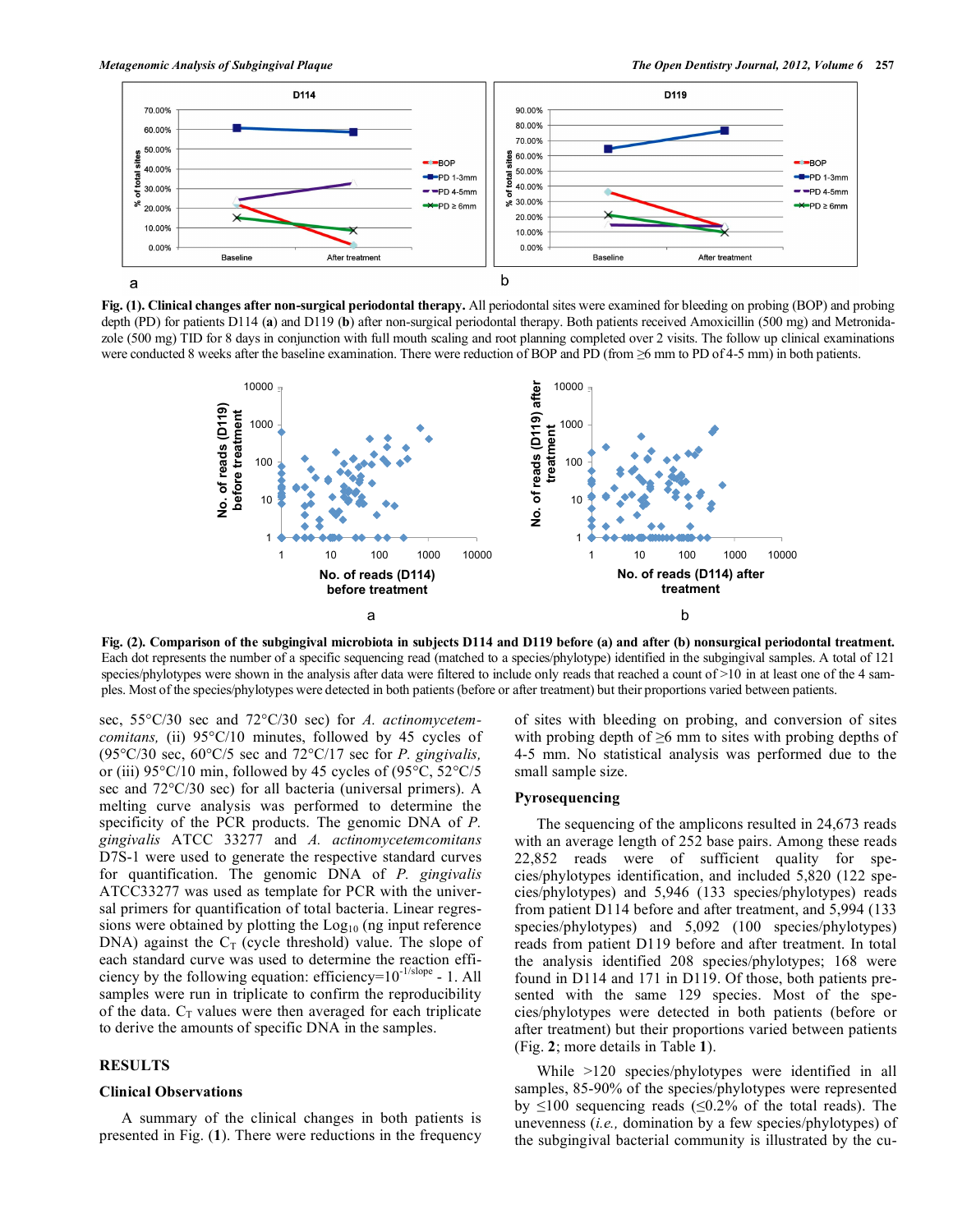

**Fig. (3). Cumulative % of total reads with each addition of ranked species/phylotypes from the highest to the lowest read counts.** (**a**) & (**b**), D114 before and after treatment; (c) & (d), D119 before and after treatment. The subgingival microbiota were diverse but dominated by relatively few species.



**Fig. (4). Comparison of quantitative changes in the subgingival microbiota after nonsurgical periodontal therapy between the two**  study patients. Each dot represents the log<sub>2</sub>(fold change following treatment) of a species/phylotype in D114 (x-axis) and D119 (y-axis). No

mulative % of total reads by species/phylotypes in Fig. (**3**). 50% and 90% of the total reads in subgingival plaque were accounted for by 6 and 28 species/phylotypes in samples from D114 before treatment, 11 and 42 species/phylotypes in sample from D114 after treatment, 6 and 36 species/phylotypes in D119 before treatment, and 6 and 32 species/phylotypes in D119 after treatment.

# **Changes in the Subgingival Microbiota after Nonsurgical Periodontal Treatment**

Fig. (4) shows the  $log_2(fold$  change) for the most commonly found 121 species/phylotypes in samples after treatment. While significant microbial changes occurred after periodontal therapy, there were no consistent patterns in the

levels of changes between subjects. A more detailed analysis of the changes for the 27 most frequent species before and after periodontal treatment is presented in Table **1**. In general, half of the species/phylotypes increased while the other half decreased by more than 2-fold after treatment. Red complex bacterial species (*P. gingivalis, T. denticola* and *T. forsythia*) were among the putative pathogenic species that showed the greatest decrease after treatment. In contrast, several Gram-positive *Streptococcus*, *Rothia, Actinomyces*  and the Gram-negative *Veillonella* were among the bacteria that showed the greatest increases after treatment.

The % of subgingival *A. actinomycetemcomitans* and *P. gingivalis* determined by qRT-PCR are shown in Table **2**.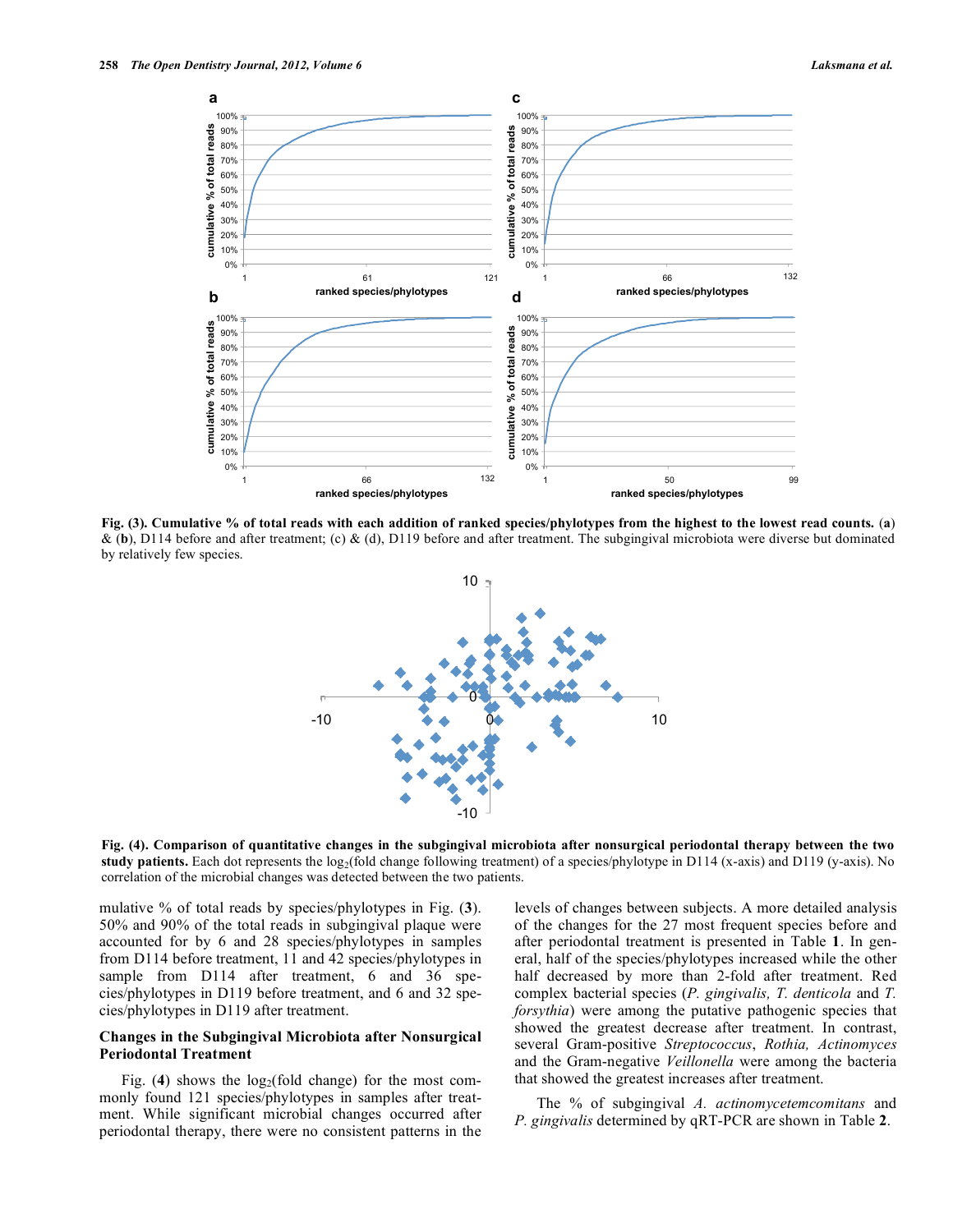| Patient D114                   | % Before | % After | Log <sub>2fold</sub> * | Patient D119                        | % Before | % After  | $Log_2fold*$ |
|--------------------------------|----------|---------|------------------------|-------------------------------------|----------|----------|--------------|
| F. nucleatum ss. nucleatum     | 17.92%   | 6.54%   | $-1.454$               | F. nucleatum ss. nucleatum          | 6.96%    | 15.59%   | 1.164        |
| P. gingivalis                  | 11.92%   | 5.30%   | $-1.170$               | Prevotella sp.                      | 2.07%    | 12.57%   | 2.603        |
| Prevotella sp.                 | 6.49%    | 5.77%   | $-0.171$               | Porphyromonas gingivalis            | 13.56%   | 0.12%    | $-6.847$     |
| P. pseudoalcaligenes           | 4.59%    | 5.60%   | 0.288                  | A. actinomycetemcomitans            | 10.58%   | 2.34%    | $-2.178$     |
| Prevotella intermedia          | 5.43%    | 4.54%   | $-0.258$               | Prevotella oris                     | 0.87%    | 9.68%    | 3.480        |
| Streptococcus oralis           | 0.33%    | 9.40%   | 4.848                  | Treponema sp.                       | 7.39%    | $0.00\%$ | $-11.878$    |
| Synergistetes [G-3] sp.        | 6.08%    | 1.31%   | $-2.213$               | Treponema denticola                 | 7.02%    | $0.00\%$ | $-11.804$    |
| Parvimonas micra               | 2.49%    | 2.03%   | $-0.292$               | Veillonella atypica                 | 0.25%    | 5.05%    | 4.334        |
| Porphyromonas sp.              | 2.51%    | 1.82%   | $-0.466$               | Porphyromonas sp.                   | 1.57%    | 3.42%    | 1.124        |
| Filifactor alocis              | 2.49%    | 1.80%   | $-0.469$               | Leptotrichia sp.                    | 0.47%    | 4.28%    | 3.196        |
| Leptotrichia sp.               | 1.22%    | 2.99%   | 1.295                  | F. nucleatum ss. animalis           | 1.47%    | 3.10%    | 1.080        |
| F. nucleatum ss. animalis      | 1.20%    | 2.49%   | 1.049                  | Filifactor alocis                   | 4.24%    | $0.00\%$ | $-11.075$    |
| Prevotella dentalis            | 1.53%    | 2.15%   | 0.493                  | Veillonella dispar                  | 0.13%    | 3.97%    | 4.893        |
| Fusobacterium naviforme        | 3.52%    | 0.12%   | $-4.903$               | Synergistetes [G-3] sp.             | 4.04%    | $0.00\%$ | $-11.006$    |
| Desulfovibrio fairfieldensis   | 2.10%    | 1.43%   | $-0.552$               | Leptotrichia hofstadii              | 0.12%    | 3.59%    | 4.944        |
| Streptococcus sinensis         | 0.12%    | 3.35%   | 4.798                  | Bacteroidetes [G-2] sp.             | 3.09%    | $0.00\%$ | $-10.618$    |
| Actinomyces sp.                | 0.19%    | 3.13%   | 4.049                  | Corynebacterium matruchotii         | 0.37%    | 2.67%    | 2.863        |
| Rothia dentiocariosa           | $0.00\%$ | 3.25%   | 10.883                 | Prevotella oulorum                  | $0.00\%$ | 2.99%    | 10.805       |
| Treponema sp.                  | 2.58%    | 0.64%   | $-2.012$               | $TM7$ [G-1] sp.                     | 0.28%    | 2.53%    | 3.159        |
| F. nucleatum ss vincentii      | 2.37%    | 0.15%   | $-3.969$               | T. forsythia                        | 2.72%    | $0.00\%$ | $-10.435$    |
| K. oralis                      | $0.00\%$ | 1.98%   | 10.174                 | Tannerella sp.                      | 0.02%    | 2.26%    | 7.081        |
| Cardiobacterium hominis        | 0.05%    | 1.88%   | 5.191                  | Treponema medium                    | 2.10%    | 0.06%    | $-5.157$     |
| Aggregatibacter paraphrophilus | 0.07%    | 1.83%   | 4.737                  | Bacteroidetes [G-5] sp.             | 2.12%    | $0.00\%$ | $-10.075$    |
| Streptococcus peroris          | 0.03%    | 1.78%   | 5.697                  | Desulfobulbus sp.                   | 2.04%    | $0.00\%$ | $-10.017$    |
| Rothia mucilaginosa            | 0.05%    | 1.72%   | 5.057                  | Desulfovibrio fairfieldensis        | 2.02%    | $0.00\%$ | $-10.006$    |
| Dialister invisus              | 1.62%    | 0.02%   | $-6.585$               | P. pseudoalcaligenes                | 1.58%    | 0.16%    | $-3.335$     |
| Fusobacterium periodonticum    | $0.00\%$ | 1.60%   | 9.861                  | Bacteroidetes [G-1](Prevotella) sp. | 1.57%    | $0.00\%$ | $-9.641$     |

|  |  | Table 1. The % Composition of Species/Phylotypes in Subgingival Microbiota before and after Treatment |  |  |
|--|--|-------------------------------------------------------------------------------------------------------|--|--|
|  |  |                                                                                                       |  |  |

\*For non-detectable bacterial species (0%) 1 sequence read was used to calculate fold-change

|          | Table 2. Comparison of the Subgingival A. Actinomycetemcomitans and P. Gingivalis Determined by qRT-PCR vs. by Metagenomic |  |  |  |  |  |
|----------|----------------------------------------------------------------------------------------------------------------------------|--|--|--|--|--|
| Analysis |                                                                                                                            |  |  |  |  |  |

| <b>Species</b>                                             | <b>Patient D114</b>     |                        | Patient D119            |                        |  |
|------------------------------------------------------------|-------------------------|------------------------|-------------------------|------------------------|--|
|                                                            | <b>Before Treatment</b> | <b>After Treatment</b> | <b>Before Treatment</b> | <b>After Treatment</b> |  |
| $% A$ . actinomycetemcomitans                              |                         |                        |                         |                        |  |
| Real-time PCR                                              | 0.01                    | 0.02                   | 1.32                    | 0.63                   |  |
| Metagenomic analysis                                       | 0                       | 0.25                   | 10.58                   | 2.34                   |  |
| $%P$ . gingivalis<br>Real-time PCR<br>Metagenomic analysis | 23.27<br>11.92          | 1.88<br>5.30           | 11.19<br>13.6           | 0.01<br>0.12           |  |

The levels and the proportions of *P. gingivalis* in subgingival plaque before and after treatment were similar to those calculated from sequencing reads in both patients. The low levels of *A. actinomycetemcomitans* in subgingival plaque of patient D114 before and after treatment were confirmed by both quantification methods. In the samples from patient D119, lower levels of subgingival *A. actinomycetemcomitans* were found based on real time PCR than by metagenomic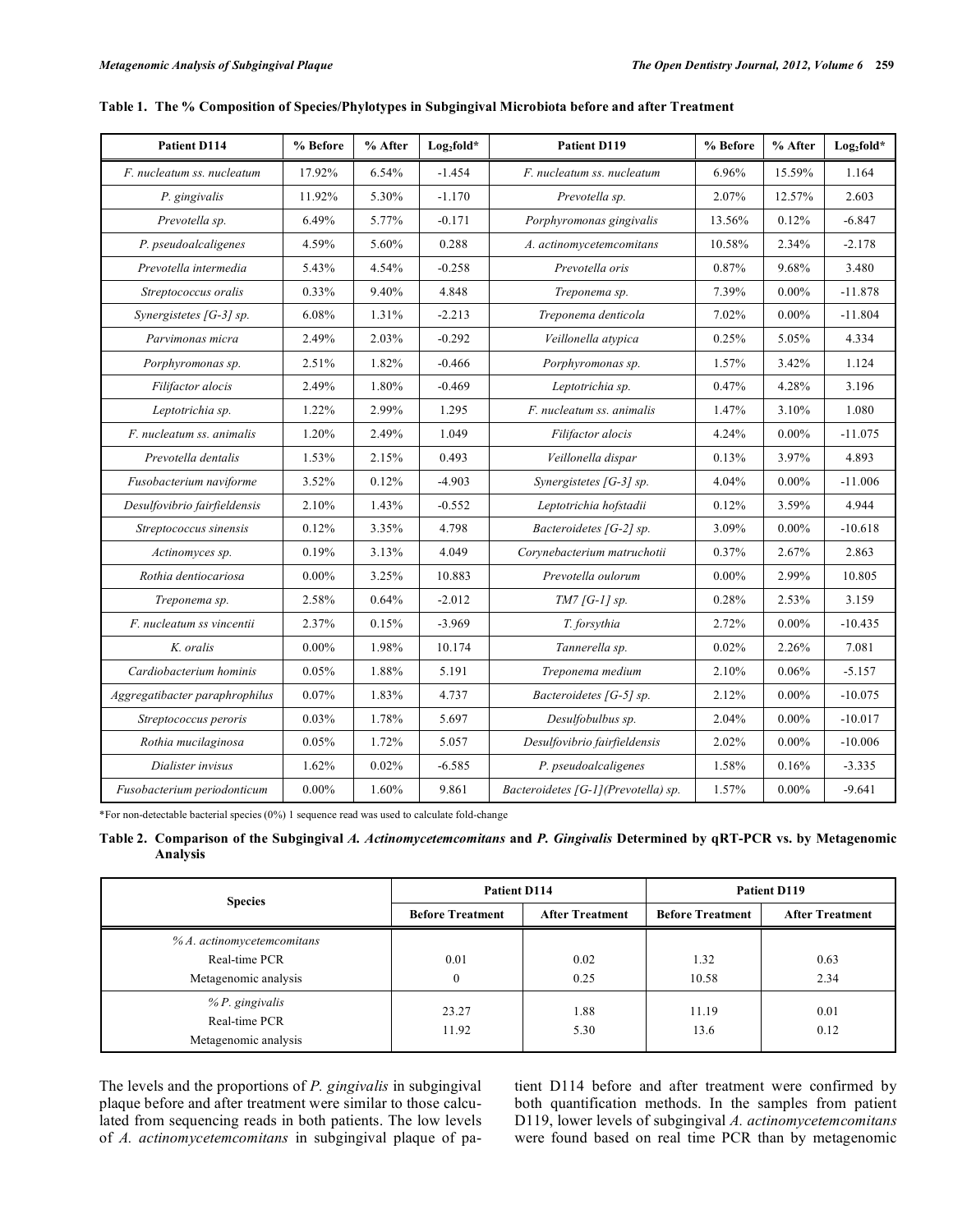analysis. However, the trends for reduction of the bacterium after treatment were verified by both quantification protocols.

### **DISCUSSION**

The pilot study was designed to evaluate metagenomics as an approach to monitor subgingival microbiota. While only two subjects were involved (with each subject contributing one pooled sample from two periodontal sites before and after treatment), the data were informative and had provided a guideline for future studies. We have achieved sufficient sequencing depths to account for any bacterial species that constituted 0.02% or greater of the subgingival microbiota. Increasing the sequencing depths may not be necessary. Using barcoded primers to tag amplified DNA samples, it is feasible to sequence approximately 100 samples on a single 454 FLX standard platform run. With further reduction in sequencing costs and better sequencing technology, the metagenomic approach will be applicable for large scale clinical studies to evaluate the outcomes of periodontal therapy.

In this study, the subgingival microbiota were high in species richness but dominated by a few species/phylotypes, with significant shifts of microbiota that occurred after treatment. Also, the compositions of the subgingival microbiota were highly individualized. The observed species richness in the subgingival microbiota is in general agreement with other studies. Kroes *et al.* [3] examined two sites (teeth #3 and #30) of a single patient and estimated that a total of 84 phylotypes could be identified in the sites. The level of species richness is similar to this study in which approximately 100 to 130 species/phylotypes were identified in each sample. While there is a lack of information on the evenness of subgingival microbiota, our results are in general agreement with the previous estimates [3].

Pre- and post-therapy samples showed significant quantitative and distributive species changes. Quantitatively, many known pathogenic species went from easily detectable to zero counts while the opposite occurred for many known health-associated bacteria. In almost all cases, the counts of these known pathogens decreased significantly, with some species, such as *P. gingivalis, T. forsythia, T. denticola,* and *P. micra* decreasing to almost zero counts after treatment. Conversely, known commensals such as *S. sanguinis* and *K. oralis* [9] increased after treatment, ranging from 2-fold increases up to 100-fold increases. Other suspected periodontopathogens, such as those found in greater abundance in refractory periodontitis patients by Colombo *et al.* [10] and periodontally diseased patients by Paster *et al.* [4], including *Fusobacterium naviforme, Dialister invisus, Filifactor alocis, Eubacterium saphenum,* and *Desulfobulbus sp.* were also found to have significantly decreased in both patients after treatment. The potentially pathogenic species *Desulfovibrio fairfieldensis* observed by Loubonix *et al.* [11] decreased appreciably in both patients while the suspected pathogen observed by Paster *et al.* [4], *Fusobacterium nucleatum ss. animalis,* surprisingly increased in both patients. Likewise, other suspected pathogens, *Selenomonas infelix* and *Bacteroides zoogleoformans* [12] increased after treatment. Of the more recently suspected commensals, *Cardiobacterium hominis, Capnocytophaga sputigena, Campy-* *lobacter showae, Corynebacterium matruchotii,* and *Rothia muclaginosa* [10,13] all increased, on average, 30-fold in patient D114.

The assignments of bacterial species to either pathogen or commensal have not always been consistent in the literature. Aas *et al.* [13] found *Gemella sanguinis* to be part of the normal subgingival flora of healthy subjects while Colombo *et al.* [10] noted it as being more prevalent in refractory periodontitis patients. Similarly, *Campylobacter gracilis* and *Granulicatella adiacens* were deemed pathogenic by Colombo *et al.* [10], while Aas *et al.* [13] described them as some of the most predominant subgingival species found in health. *Rothia dentocariosa* was described by both Aas *et al.* [13] and Colombo *et al.* [10] as being more predominant in health while Paster *et al.* [4] noted it more commonly in disease. In patient D114, counts of *Gemella sanguinis, Granulicatella adiacens,* and *Rothia dentiocariosa* significantly increased after treatment, as did *Camplyobacter gracilis* in patient D119, indicating that, as clinical parameters improved after treatment, perhaps these species may be considered more beneficial than pathogenic.

Of the more abundant but lesser known species detected in these samples, associations with other environments or diseases have been noted. *Pseudomonas pseudoalcaligenes,* the fourth most prevalent species both before and after treatment in patient D114, can be found in environmental literature in reference to cyanide and metalwork. *Leptotrichia sp*., present in significantly large numbers after treatment in both patients, has been frequently studied with regard to the cervicovaginal microflora [14]. *Chloroflexi* can be found most commonly in the literature regarding wastewater treatment sludge [15]. The *Lachnospiraceae spp.,* which generally increased after treatment, have previously been associated with caries-free children [16].

Several authors have published universal primer sequences to exploit distinct conserved regions of the 16s rRNA gene. However, in a review of the 16s rRNA gene of *E. coli,* Baker *et al.* [17] noted that, in fact, few totally conserved sequences actually exist. Within a sample of 500 bases of *E. coli*, roughly 10% of the bases can be considered totally conserved amongst all species. Furthermore, continuous sequences of those totally conserved bases are typically less than 4 sequential bases. While this means that no primer of sufficient length could be designed as a "100% match universal primer," the majority of conserved sequences that are commonly exploited show some variability between species, and evidence shows that a 70% identity is sufficient for successful amplification and identification of distinct species. Thus, while a universal primer has itself some innate variability, it is more likely that the sequence similarity in the conserved regions and sequence difference in the hypervariable regions is sufficient to identify and differentiate species.

qRT-PCR was employed to determine the levels of *A. actinomycetemcomitans* and *P. gingivalis* before and after treatment. The results for *P. gingivalis* were consistent between metagenomic analysis and qRT-PCR. On the contrary, the quantification of the subgingival *A. actinomycetemcomitans* was substantially different between these two methods. The discrepancies were likely due to biased amplification of